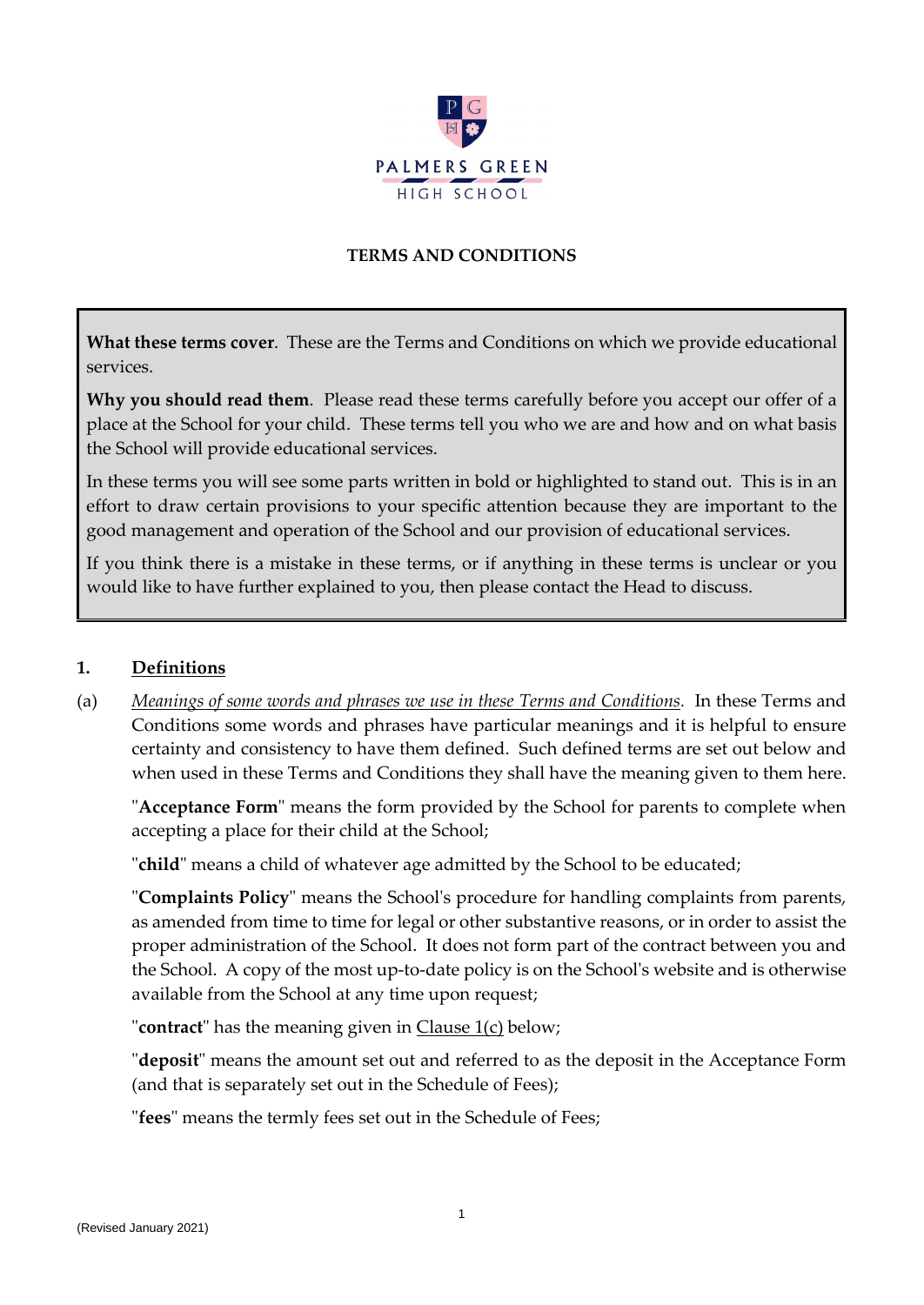"**Head**" means the person appointed by the Governors of the School to be responsible for (or to share in the responsibility for) the day-to-day running of the School, including anyone to whom such duties have been delegated;

"**Schedule of Fees**" means the published note of the School's prevailing fees notified to you from time to time and a copy of which remains available on the School's website and from the School at any time upon request;

"**School Regulations**" means the body of rules of the School as may be amended from time to time for legal, safety or other substantive reasons, or in order to assist the proper administration of the School. A copy of the then current version of the regulations is provided to each child on entry and is sent to parents with the Acceptance Form;

"**term**" means a term of the School as notified to parents from time to time;

"**a term's notice**" means **written** notice given by both parents or one of the parents with the prior written consent of the other parent and in either case the prior written consent of any other person with parental responsibility where appropriate, before the first day of the term *before* the term to which the notice relates<sup>1</sup>;

"**Terms and Conditions**" means these Terms and Conditions as may be amended from time to time;

"**we**" or the "**School**" means the legal entity carrying on as the School as identified in Clause 1(b) below; and

"**you**" or the "**parents**" means each person who has signed the Acceptance Form as a parent of the child, or a person who with the School's express written consent replaces a person who has signed the Acceptance Form.

In these Terms and Conditions we sometimes provide illustrative examples to try and provide you with a better understanding of what we are referring to. We do this by using the words "**for example**", "**includes**" or "**including**". When we do use these words, it means that the examples that are given are not exclusive or limiting examples of the matter in question.

We also use headings to introduce separate provisions. These headings are for ease of understanding only.

- (b) *Who we are*. We are Palmers Green High School Ltd a company registered in England and Wales. Our company registration number is 537727 and our registered office is at 104 Hoppers Road, London N21 3LJ.
- (c) *Our contract with you*. The **Letter of Offer**, the **Acceptance Form**, the **Schedule of Fees** and these **Terms and Conditions** (as in each case may be varied from time to time) form the terms of an agreement (the "**contract**") between you and the School. It is not intended that the terms of this contract shall be enforceable by your child or by any other third party.

<sup>&</sup>lt;sup>1</sup> So if, for example, a term's notice is required to withdraw your child from an extra-curricular activity with effect from the start of the *summer* term (which is the term to which the notice relates) then **a term's notice** means you need to tell us in writing about the withdrawal, at the latest, before the first day of the *spring* term immediately before.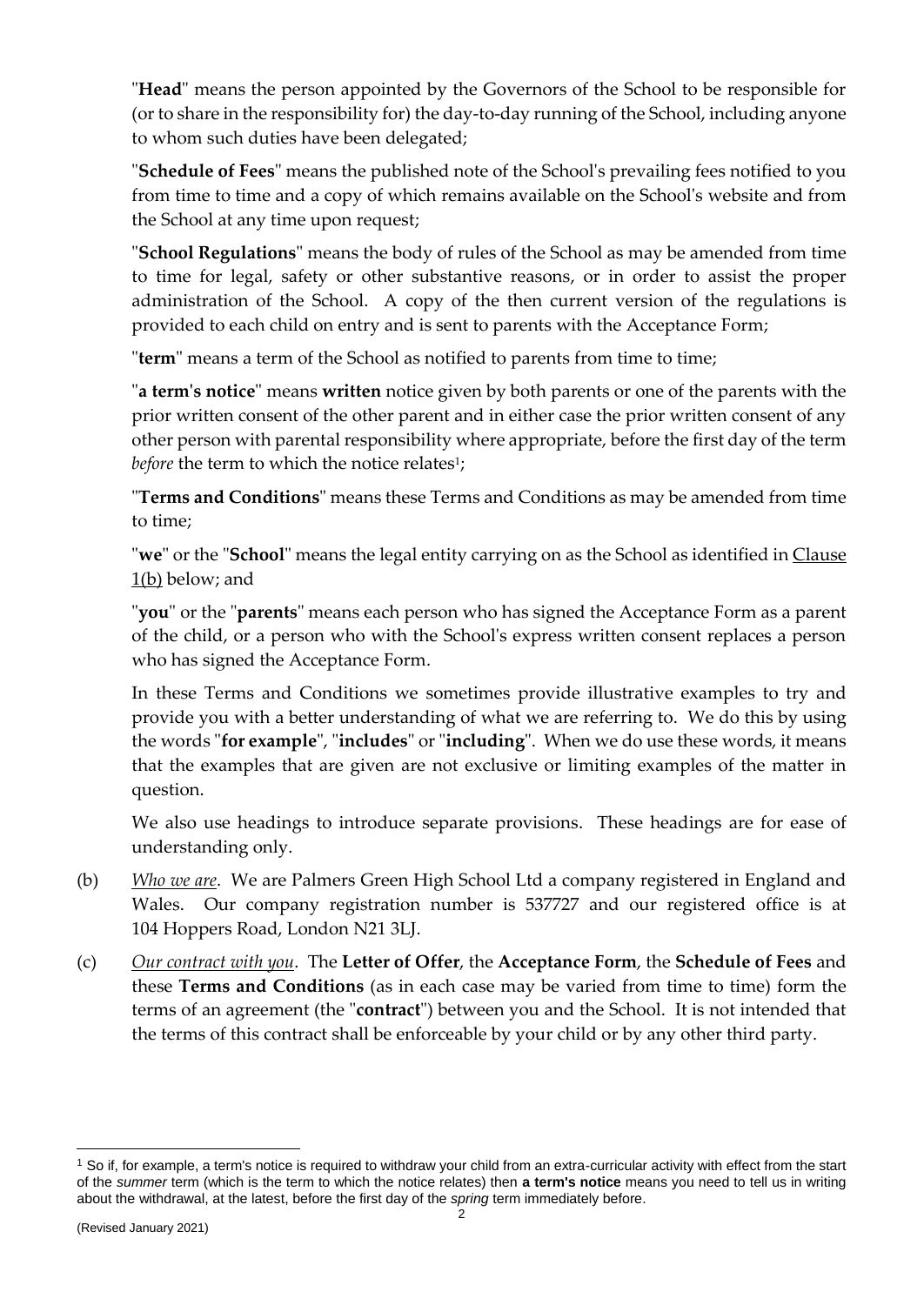#### **2. Acceptance and Deposit**

- (a) *How you accept our offer of a place.* An offer of a place for your child at the School is accepted by you submitting the completed Acceptance Form and paying the deposit.
- (b) *How we use the deposit*: Unless stated otherwise in these Terms and Conditions the deposit will form part of the general funds of the School until it is credited without interest to the final payment of the fees or other sums due to the School on your child's leaving.
- (c) *Cancellation rights*. If the offer of a place and its acceptance are both made entirely at distance by means of post, fax or electronic communication without either of the parents meeting face to face with a member of the School staff during the contractual process, the parents have the right to cancel this agreement at any time within 14 days of the day after we receive your completed and signed Acceptance Form. Information about the right to cancel and how to cancel is set out in the School's cancellation notice and form published on the School website. In such circumstances, the deposit will be refunded together with any fees paid pro-rated if the School has provided any educational services under this agreement.
- (d) *Requirement for you to increase the deposit amount*. Where an offer of a place for your child to enter the Lower School is accepted, you shall pay a further sum equivalent to the difference between the deposit already paid and the deposit payable for the Lower School to accept the place. Where an offer of a place for your child to enter the Senior School is accepted, you shall pay a further sum equivalent to the difference between the deposit already paid and the deposit payable for the Senior School to accept the place.

**PLEASE READ THIS NEXT SECTION CAREFULLY** *- it deals with what you need to do if you wish to withdraw your acceptance of a place before your child joins the School and what happens if you withdraw at that stage.*

*The cancellation of a place which has been accepted can cause losses to the School, especially if it occurs after other families have taken their decisions about schooling for their children as it means we are less likely to fill the place. This is why we require the period of notice referred to in this section for a withdrawal, and why different consequences follow depending on whether we get that period of notice or not.*

# **3. Withdrawing your Acceptance of a Place before your child joins the School**

- (a) *The period of notice we require*. **If and after expiry of the 14 day period if applicable described in 2 (c) above, you wish to withdraw your acceptance of a place BEFORE your child starts at the School you must give us written notice before the first day of the term immediately preceding the term in which your child was due to start.** This means that if, for example, your child is due to start at the School in September at the start of an academic year then you would need to tell us in writing that you wish to withdraw your acceptance of a place before the first day of the preceding summer term (ie, the final term of the previous academic year).
- (b) *If we receive that period of notice*. **If you provide that period of notice, you will lose the deposit but no further fees will be payable.** Cases of serious illness or genuine hardship may receive special consideration on written request.
- (c) *If we do not receive that period of notice*. **If you do not provide us with notice before the first**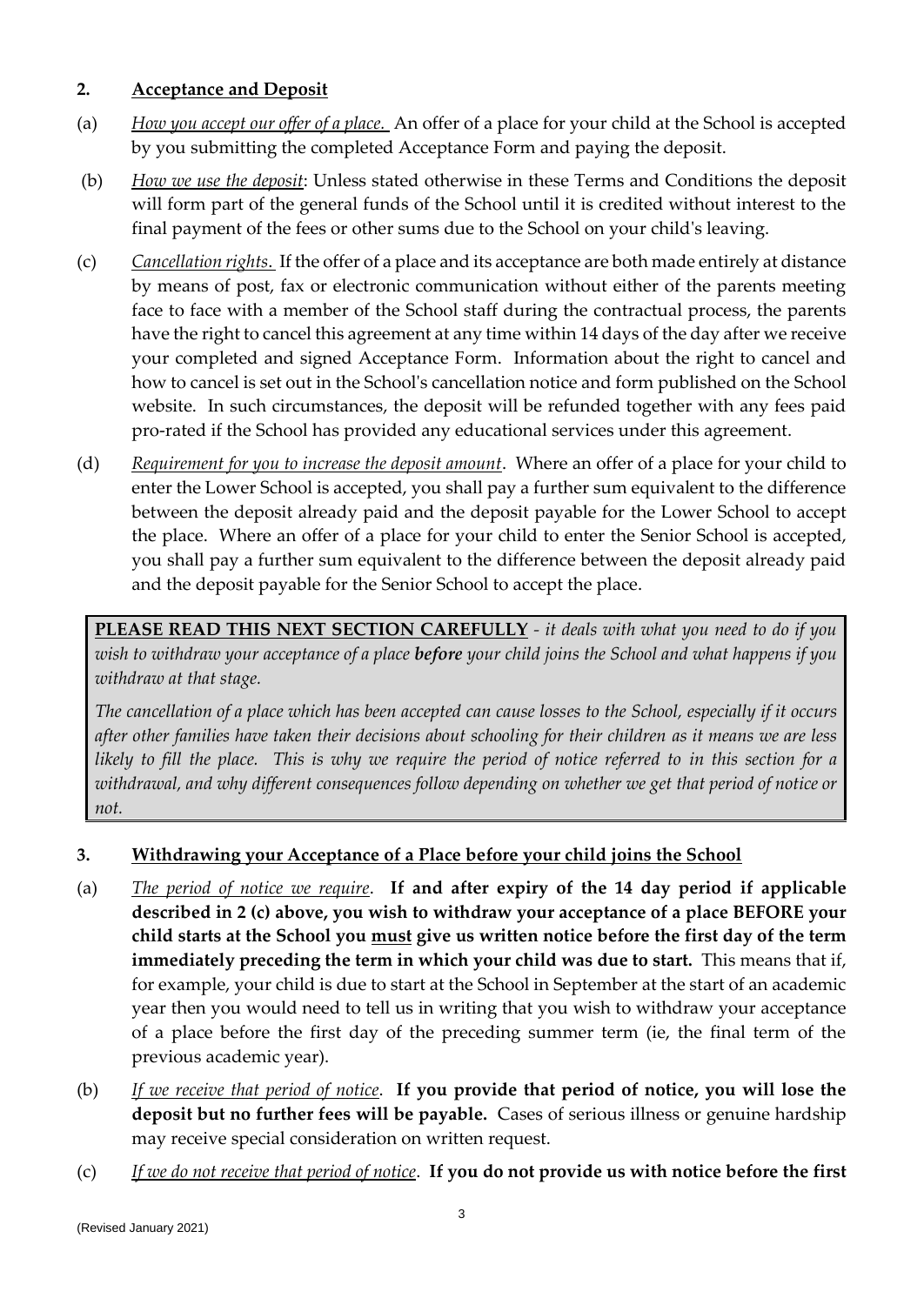**day of the term immediately preceding the term in which your child was due to start (or if no notice is provided at all) a term's fees will be payable by you and will become due and owing to the School as a debt. The term's fees will be charged at the rate applicable for the term immediately preceding the term when your child was due to start. The School will credit the deposit you have paid (without interest) to the payment of the term's fees you will owe us. Where applicable, such fees will be reduced to take account of any scholarship or bursary awarded to you.** Cases of serious illness or genuine hardship may receive special consideration on written request.

(d) *Offers made in the term before entry:* If the offer of a place is made in the term immediately prior to the term when your child was due to start, the parents may withdraw their acceptance in writing at any time up to four weeks from the date of the Acceptance Form. If Clause 2(c) applies the four week period shall start when the 14 day cancellation period expires. The deposit will then be retained by the School. If the parents give notice of withdrawal after this date or give no notice of withdrawal they will incur a liability to pay one term's fees at the rate payable for the term of entry, less the deposit, payable as a debt.

#### **4. School Fees, Supplemental Charges and Payment**

- (a) *What the fees include*. The fees include all the costs incurred in the usual course of the education by the School of your child, including the provision of any necessary educational materials (with the exception of text books/work books issued for personal use), which are included in the fees unless otherwise notified to you by the School at any time (either in the Schedule of Fees or otherwise).
- (b) *What the fees do not include: supplemental charges*. We refer to any items charged to you that are supplemental to the fees (that is, items that are payable by you to the School in addition to the fees) as **supplemental charges**. By way of example, any extra-curricular activities (such as private music lessons, trips and visits) in which you agree in advance your child may participate will be supplemental to items met by the fees and charged for accordingly. Additional charges incurred by the School in providing for the individual educational needs of your child may also be charged as supplemental to the fees where it is lawful to do so.

# **PLEASE READ THIS NEXT SECTION CAREFULLY** *- it deals with your responsibility to pay the fees and supplemental charges.*

(c) (i) *Who is responsible for ensuring payment*. **Each of you who has signed the Acceptance Form is liable for and must ensure that all of the fees and supplemental charges due are paid to the School. This is because our contract applies to both of you together and each of you on your own.** Each of you remains liable to the School for all of the fees and supplemental charges due UNLESS AND UNTIL the School has expressly agreed in writing with each of you to look exclusively to a third party for payment of the fees and/or any supplemental charges. Each person who signs the Acceptance Form has an individual responsibility to ensure that, between them, the fees and supplemental charges owing to the School are paid. In practice, this means that if fees or supplemental charges have not been paid to the School then in order to recover the outstanding payments, the School can seek payment of the full amount outstanding from either parent. If an item on the fees invoice is under query, the balance of that fees invoice must be paid. The School reserves the right to refuse a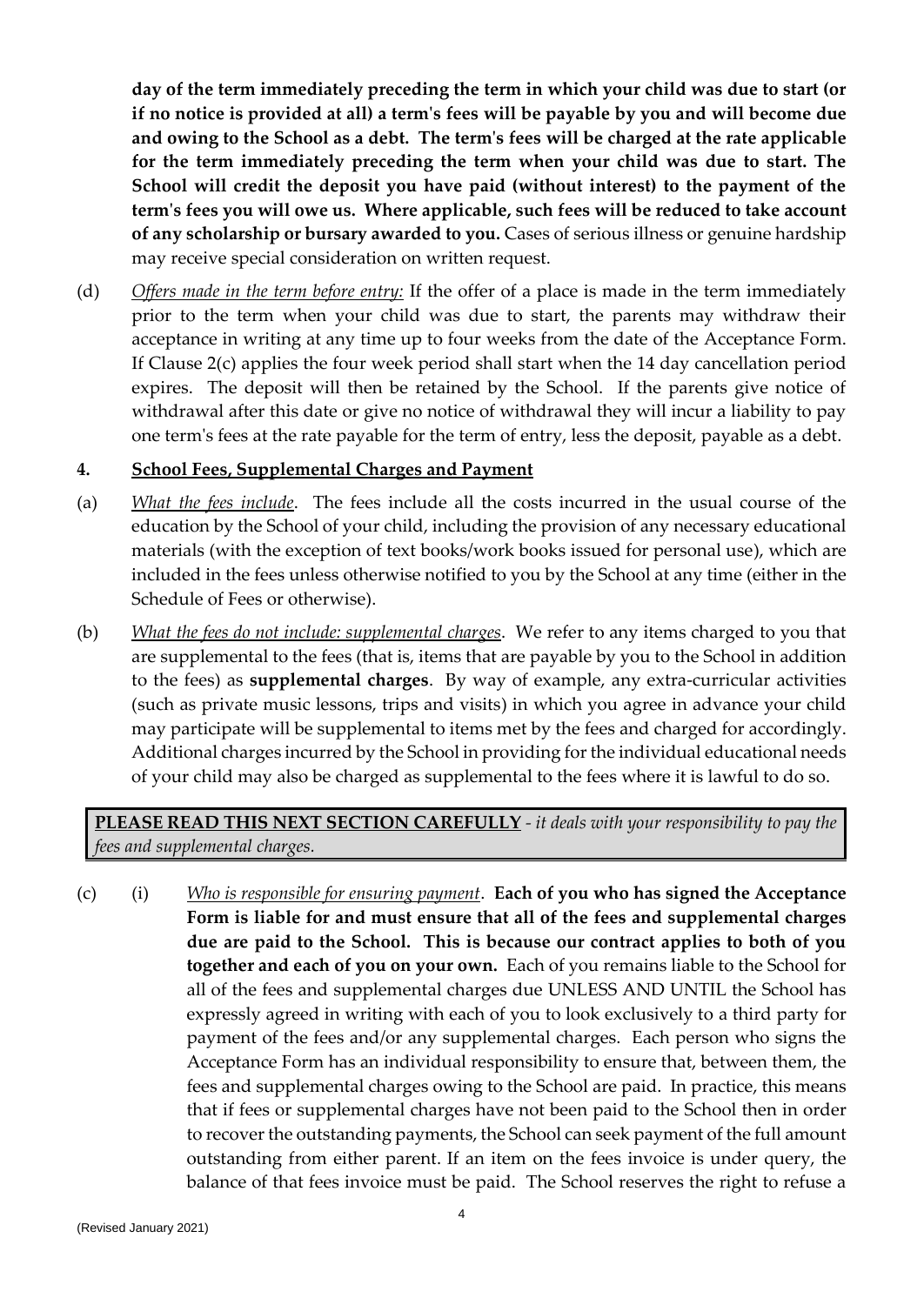payment if it is not satisfied as to the identity of the payer or the source of the funds.

- (ii) *How can one person remove him/herself from their payment responsibility*. A person who has signed the Acceptance Form may withdraw from this contract with the School by submitting a term's notice but that person **must** obtain the prior written consent of both the School and the other person who has signed the Acceptance Form.
- (iii) *Payment of fees by a third party:* An agreement with a third party to pay the Fees or any other sum due to the School does not release the parents from liability if the third party defaults and does not affect the operation of any other of these Terms and Conditions unless an express release has been given in writing, signed by the Bursar. The School reserves the right to refuse a payment from a third party.
- (iv) *How bursary etc awards are treated*. If your child has been awarded a scholarship/bursary, your responsibility will be to pay for the amount of fees due after taking account of that award. **An award may be withdrawn in accordance with (or by reference to) the terms upon which such award is made and/or if, in the opinion of the Head, your child's attendance, progress and/or behaviour no longer merit the continuation of the award. Any such withdrawal of an award will not operate so as to increase the fees due in respect of a term which has already commenced.** Where it appears likely to the Head that an award may be withdrawn from your child, you will be notified in advance. If within fourteen (14) days following the withdrawal of a scholarship or bursary your child is withdrawn from the School, no fees in lieu of notice will be payable by you. This will give you enough time to decide whether you want to continue to educate your child at the School.
- (d) *How the fees are charged and payment requirements*. Except where a separate agreement has been made between the parents and the School for the deferment of payment of fees **each term's fees are charged separately and the fees payable in respect of each term fall due for payment by you on the first day of that term**. Each term's fees will be included in an invoice sent to you (or such other person(s) the School may have agreed separately shall pay the fees under Clause 4(c)(iii) above). The fees must be paid as cleared funds and in full by direct bank transfer before the first day of the term to which the invoice relates. **We may not allow your child to attend the School if you do not pay on time.**
- (e) *Instalment arrangements:* An agreement by the School to accept payment of fees by instalments is concessionary and will be subject to separate agreement(s) between the parents and the School. The School may agree that the fees that are or will fall due in relation to any term can be paid in instalments. If we agree to do this, then the School and those responsible for paying those fees will agree separately in writing the anticipated schedule of instalments by which the deferred amount of each term's invoice is to be paid. The agreed amount for each term will need to be paid by direct debit in not more than four instalments per term (unless otherwise agreed in writing by the School. The School will issue a separate invoice and schedule of instalments relating to the fees due in respect of each term, which will be evidence of the separate agreement for the payment of that term's fees. Where there are inconsistencies between these Terms and Conditions and those of any separate agreement or invoice issued by the School to the parents (as applicable), the terms and conditions of the instalment agreement or the invoice shall prevail.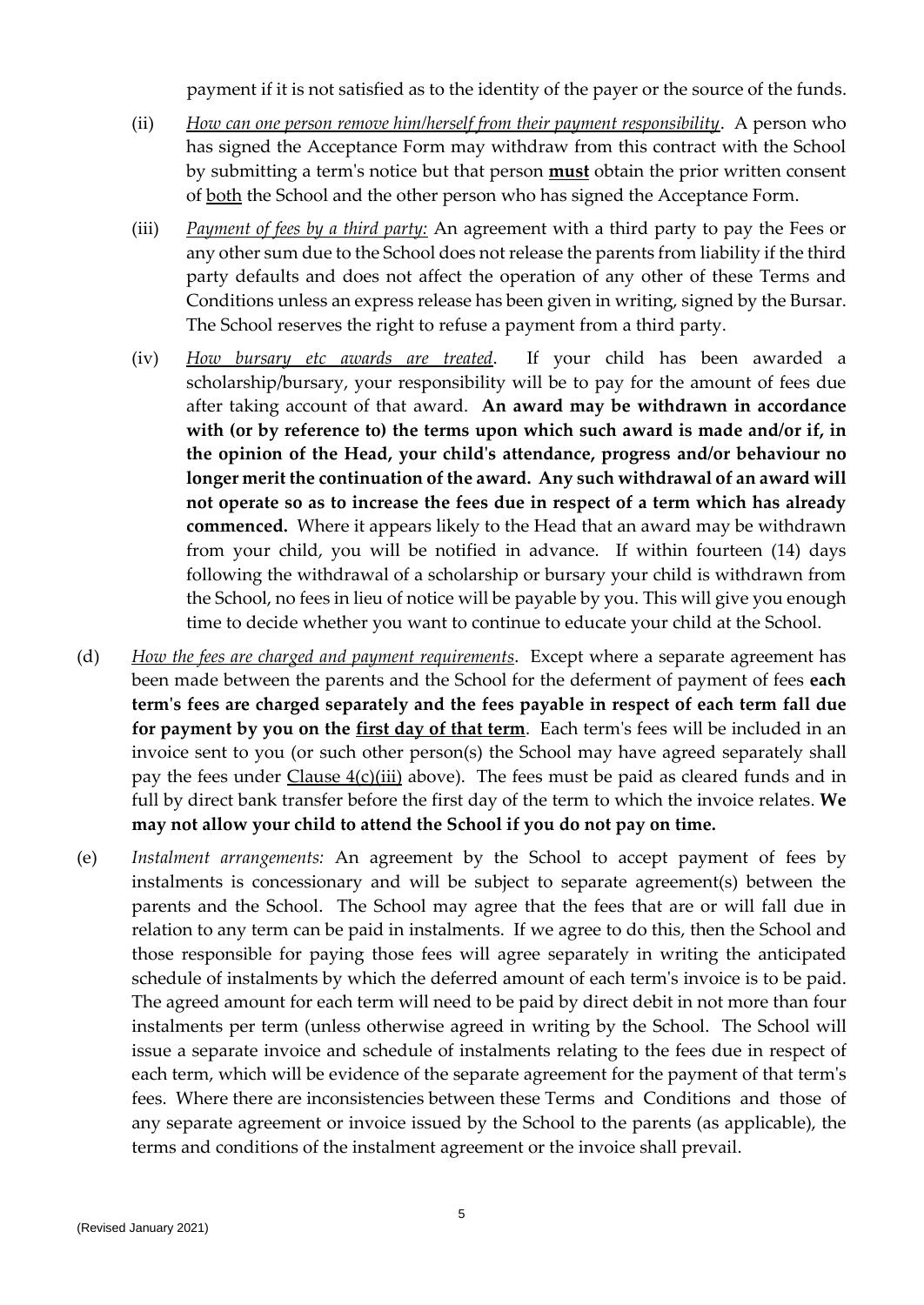(f) *Payment of supplemental charges*. All supplemental charges for each term (and for other unpaid supplemental charges that were agreed during the previous term) will be included in the School's fees invoice. **All such supplemental charges must be paid as cleared funds in full by direct bank transfer or included in the agreed direct debit instalments by the end of the term in which they have been invoiced.**

**PLEASE READ THIS NEXT SECTION CAREFULLY** *- it sets out what rights we have, and what action we may take, if fees and/or supplemental charges are not paid in accordance with these Terms and Conditions.*

- (g) (i) *Non-payment of fees: refusal to attend school*. **We may refuse to allow your child to attend the School or to withhold any references while fees remain unpaid or there is a persistent failure by you to pay the fees on time**.
	- (ii) *Non-payment of supplemental charges: refusal to participate in the relevant activity*. **We may refuse to allow your child to participate in the relevant extra-curricular activity, or sit the relevant public examination(s), while the applicable supplemental charge for that activity or examination(s) remains unpaid**.
	- (iii) *We can charge interest if you pay late*. If you do not make any payment to the School by the due date for payment (see  $\frac{\text{Classes 4(d)}}{\text{a} \cdot \text{d}}$  and  $\frac{4(f)}{f}$  above) we may charge interest to you on the overdue amount at the rate of 2 per cent a year above the base rate from time to time of the School's bank. Unless we tell you otherwise in writing, this interest will accrue on a daily basis from the due date until the date of actual payment of the overdue amount, whether before or after we obtain a court judgment against you. **You must pay the School the interest together with the overdue amount**.
	- (iv) *We can recover our costs for recovering late or non-payments*. You will be responsible for paying the costs we incur in recovering, or attempting to recover, any unpaid fees or supplemental charges from you (including reasonable legal fees and costs being fees and costs that would be allowable by the courts if judgment was made in the School's favour).
	- (v) *We can notify other educational institutions of your outstanding payments*. **The parents acknowledge that we may inform any other previous school or school or educational establishment to which you propose to send your child of any outstanding fees or supplemental charges**.

**PLEASE READ THIS NEXT SECTION CAREFULLY** *- it sets our right to increase the fees during the course of your child's time at the School.*

(h) *Our ability to increase the fees*. **We will review our fees during the course of your child's education (usually annually) and may increase them. Notice of an increase in the fees will be sent to you before the end of the penultimate term before the increase is to take effect. This will allow you time to consider the increase and, if you wish to withdraw your child from the School before the proposed increase is set to take effect, then you will have sufficient time to provide the required term's notice of withdrawal to the School under Clause 5(a) below.**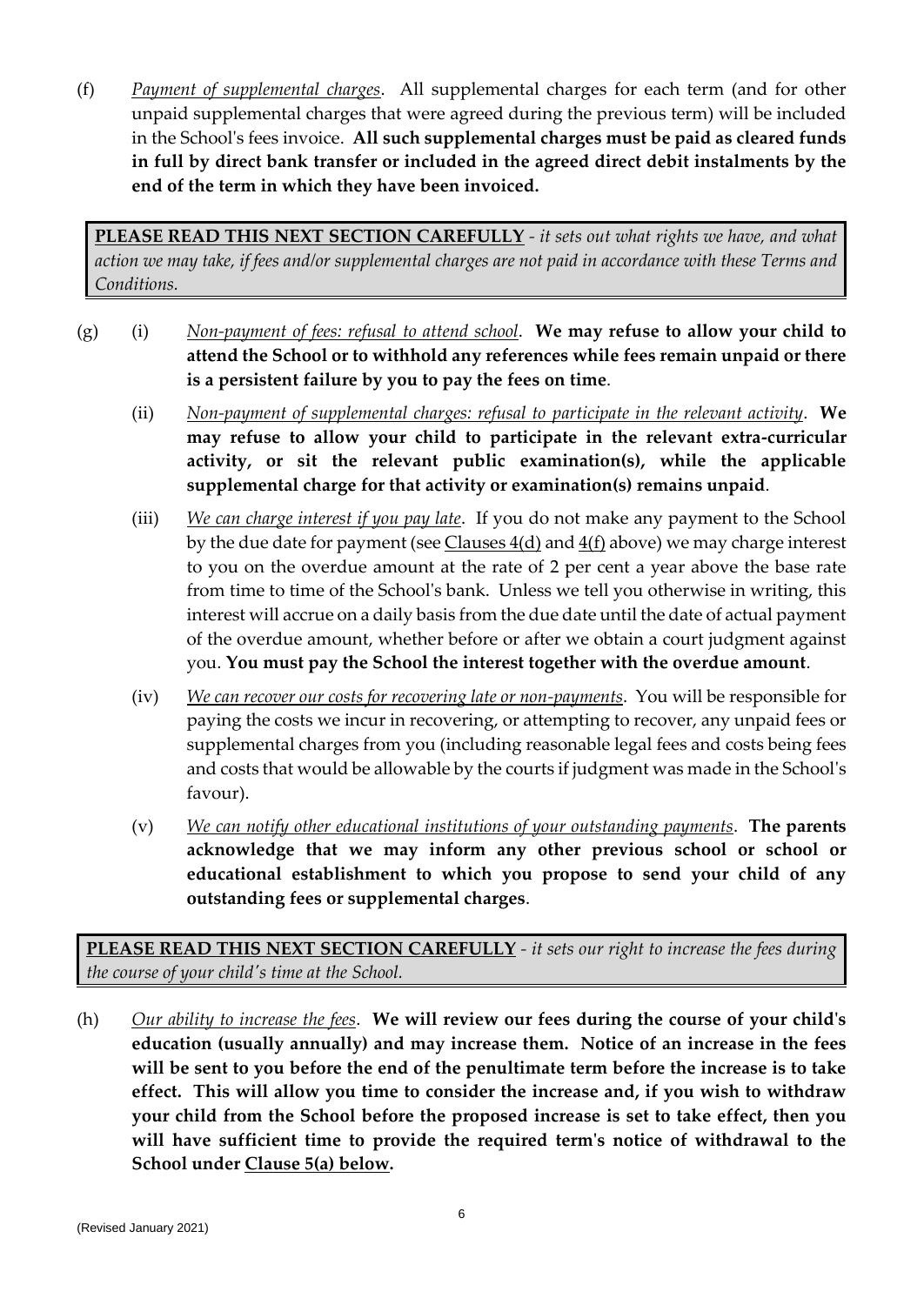(i) *Fees and supplemental charges will not be refunded or reduced due to your child's absence*. Save where there is a legal liability including liability under a court order or under the provision of this agreement to make a refund or reduction, fees and any agreed supplemental charges will not normally be reduced or refunded as a result of absence due to illness or otherwise. If your child takes study leave at home before or during public examinations, or stays at home following those examinations, no reduction of fees will be made in respect of such periods spent at home.

**PLEASE READ THIS NEXT SECTION CAREFULLY** *- it sets out what period of notice we require from you if you wish to withdraw your child from the School or remove your child from participating in an activity for which there is a supplemental charge.*

*Due to the termly organisation and allocation of resources we will charge you if you do not provide us with the required period of notice to cover the School's losses. In such circumstances we require you to pay us a sum equivalent to the fees and/or supplemental charges you would have paid had the required period of notice been given – we refer to the relevant sum as "fees in lieu of notice".* 

# **5. Notice Requirements**

- (a) *Notice to withdraw your child from the School*. **If you wish to withdraw your child from the School (other than at the normal leaving date at the end of Year 11), you must either give us a clear term's notice to that effect or pay to the School a term's fees in lieu of notice, at such rate as would have been charged for the final term of provision if a term's notice had been given**. This means that if, for example, you wish to withdraw your child with effect from the start of the autumn term (i.e., at the start of an academic year) then you would need to tell us in writing that you wish to withdraw your child before the first day of the preceding summer term (i.e., the final term of the preceding academic year).
- (b) *When the relevant amount in lieu of notice must be paid*. In cases under (a) above, the appropriate sum in lieu of notice will become payable by you to us as a debt on the first day of the term which would have been the final term of provision if a term's notice had been given.
- (c) *Notice to withdraw your child from participating in an activity covered by a supplemental charge*. If you wish to withdraw your child from an activity charged for as supplemental, you must either give a term's notice to that effect or pay to the School as a debt a term's charges for the activity in which your child has ceased to participate.
- (d) *Withdrawal part-way through a term does not reduce the amount you owe to the School*. The School's affairs are organised on a termly basis and it is not possible for you to reduce the amount of fees or supplemental charges due, or to obtain a refund of fees or supplemental charges, by withdrawing your child or by your child's ceasing to participate in an activity part-way through a term.

# **6. School Regulations**

(a) *Compliance with the School Regulations*. It is a condition of remaining at the School that you and your child comply with the School Regulations. In addition, you promise to ensure that your child attends School punctually and that your child conforms to any rules of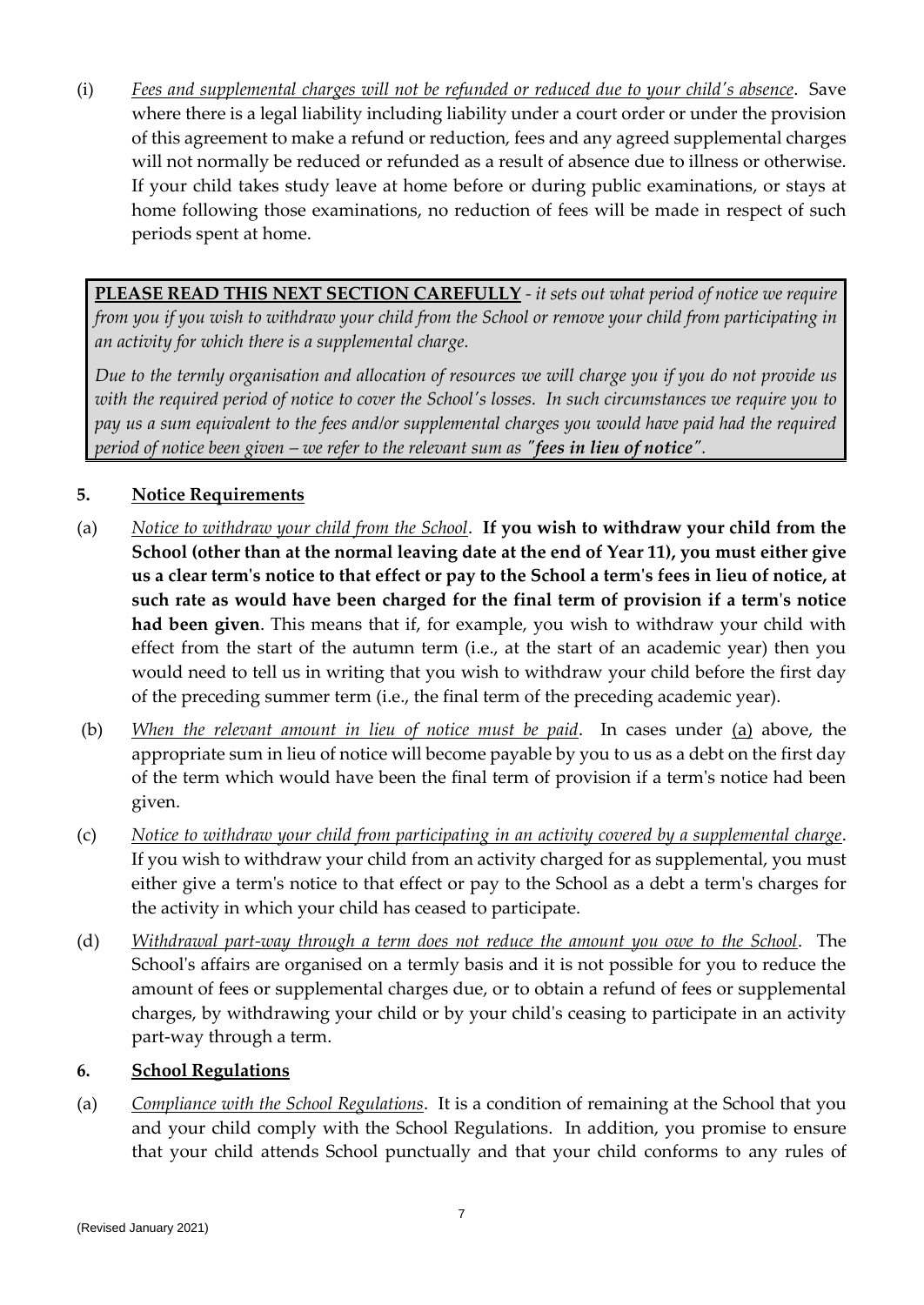appearance, dress and behaviour as we may issue (if not already included within the School Regulations).

(b) *Monitoring your child's email communications, internet use, and use of social media*. **The School may, subject to applicable data protection legislation, monitor your child's email communication, internet use, and use of social media.** We may do this for various reasons, including ensuring compliance with the School's ICT Acceptable Use Policy or where it is appropriate for the School to do so (or indeed necessary) in connection with the School's legal and/or other duties and responsibilities or other legitimate purposes or good practice requirements.

# **7. Suspension, Expulsion and Required Removal**

- (a) *The Head's discretion to suspend or expel your child from the School*. The Head may in his or her discretion suspend or, in serious or persistent cases, expel your child from the School if the Head considers that your child's conduct or behaviour (including behaviour or conduct outside school) is unsatisfactory and the suspension or expulsion is in the School's best interests or those of your child or other children.
- (b) *Where you can find examples of offences punishable by suspension or expulsion*. The School Regulations and the Behaviour Policy sets out examples of offences likely to be punishable by suspension or expulsion. These examples are not exhaustive and the Head may decide that suspension or expulsion for a lesser offence is justified where there has been previous misbehaviour. All aspects of your child's record at the School may be taken into account
- (c) *The Head's discretion to require you to remove your child from the School*. Instead of expulsion or suspension, the Head may in his or her discretion require you to remove your child from the School if the Head considers that:
	- (i) **your** behaviour or conduct (or the behaviour or conduct of one of you): is unreasonable; and/or adversely affects (or is likely to adversely affect) your child's or other children's progress at the School, or the wellbeing of School staff or any member of the School community; and/or brings (or is likely to bring) the School into disrepute; and/or is not in accordance with your obligations under this contract where we have cancelled this contract under Clause 14 below; or
	- (ii) your child's attendance or progress is unsatisfactory and, in the reasonable opinion of the Head, the removal is in the School's best interests and/or those of your child or other children; or
	- (iii) your child has committed a breach or breaches of the School Regulations or discipline for which removal is the appropriate sanction.
- (d) *What happens if your child is suspended, expelled or removed from the School*.
	- (i) Should the Head exercise his or her right under either Clause  $7(a)$  or Clause  $7(c)$ above you will not be entitled to any refund or remission of fees or supplemental charges due (whether paid or payable) in or relating to the term in which your child is expelled or suspended. If your child is expelled, the deposit will be forfeited meaning that the School will retain the deposit. If you are required to remove your child from the School as a result of the Head exercising his or her discretion under Clause 7(c) then the deposit will be credited in the usual way (see Clause 2(b)).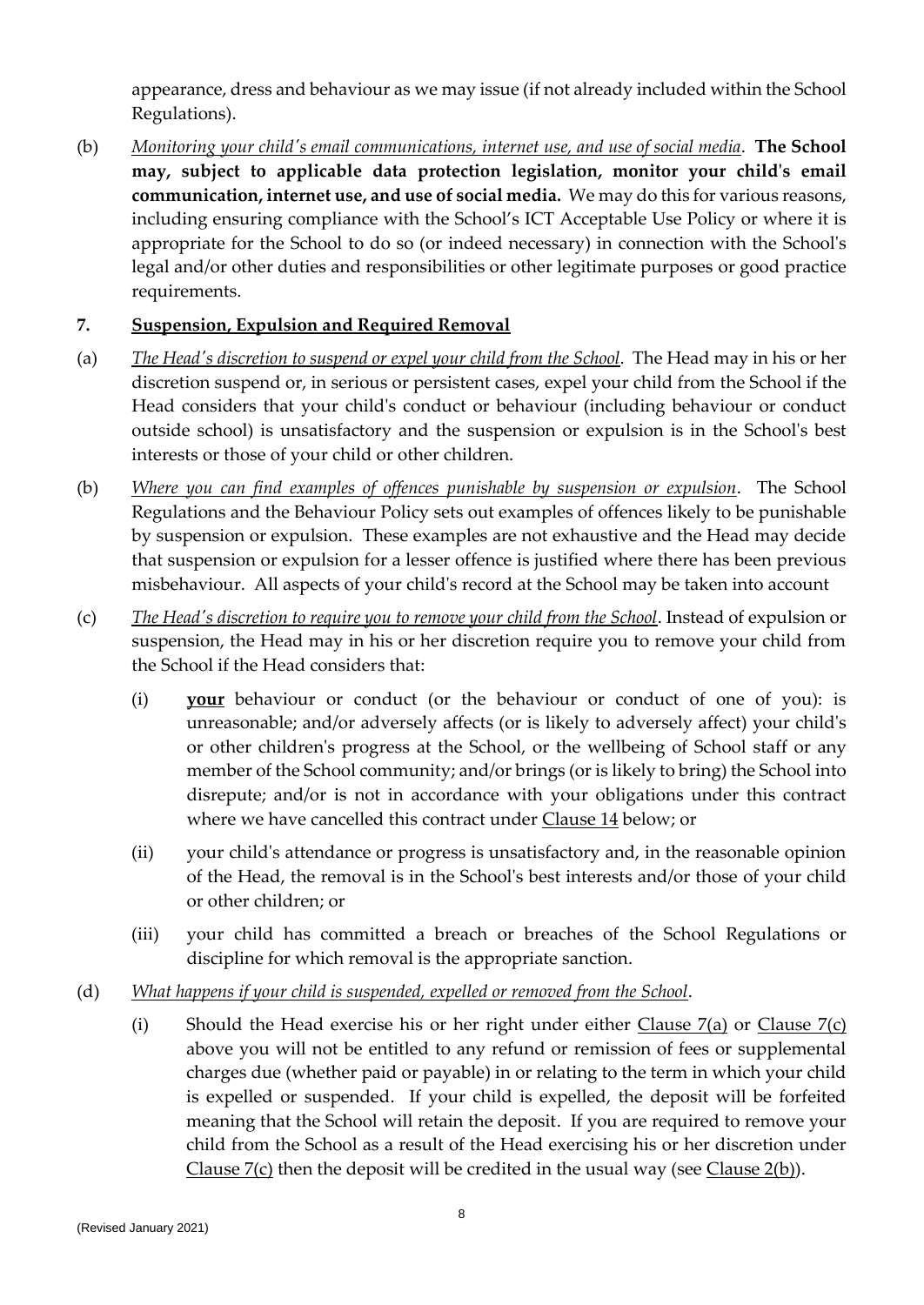- (ii) If your child is expelled or you are required to remove your child from the School, fees in lieu of notice will **not** be payable and any fees and/or supplemental charges that have been prepaid for or relating to any term after the expulsion/required removal will be refunded.
- (e) *Impact of expulsion or required removal on this contract.* Provided you have paid the School's final invoice, this contract will terminate with immediate effect if your child is expelled or if you are required to remove your child from the School.
- (f) *Your right to have disciplinary matters or decisions reviewed*. You are entitled to request a review of decisions taken by the School and/or the Head to expel or require the removal of the pupil. Any such review shall be governed by the Complaints Policy.

# **8. The School's Obligations**

- (a) *The period of your child's schooling*: It is assumed that each pupil who satisfies the relevant criteria as set out in the School's Admissions Policy will progress through the School and will ultimately complete Year 11. Parents will be consulted before the end of the Spring term if there appears to be any reason why the pupil may be refused a place in the next year of the School. Unless the pupil will be leaving at the end of Year 11 the parents must give notice in writing in accordance with the provisions about notice in Clause 9 below.
- (b) *The scope of our duty to exercise reasonable skill and care for your child's education and welfare*. While your child remains a pupil of the School, we will exercise reasonable skill and care in respect of your child's education and welfare. This obligation will apply during school hours and at other times when your child is permitted to be on School premises or is participating in activities organised by the School. **We cannot accept any responsibility for the welfare of your child while off the School premises unless your child is taking part in a school activity or otherwise under the supervision of a member of School staff**.
- (c) *Consent to participation in contact sports and similar activities*. Unless you notify us to the contrary, you consent to your child participating, under supervision, in contact sports and in other normal sports and activities, which may entail some risk of physical injury.
- (d) *What happens if your child needs urgent medical attention*. If your child requires urgent medical attention while under the School's care, we will, if practicable, try to obtain your prior consent. **However, if it is not practicable to contact you we will make the decision on your behalf if, for example, consent is required for urgent treatment recommended by a doctor or other medical practitioner (including anaesthetic or operation, or blood transfusion (unless you have previously notified us you object to blood transfusions)**.
- (e) *Our right to make changes at the School*. Our prospectus describes the broad principles on which the School is presently run. However, from time to time it may be necessary to make changes to any aspects of the School, including the curriculum or the manner of providing education for your child (including by providing such education remotely whilst your child remains at home, for example, where the School is required to close the School premises).
- (f) *We will give you notice of significant changes*. We will give you notice of any changes that we regard as significant to your child's education prior to the end of the penultimate term before the change is to take effect. This will allow you time to consider the proposed change and, if you wish to withdraw your child from the School before the proposed change is set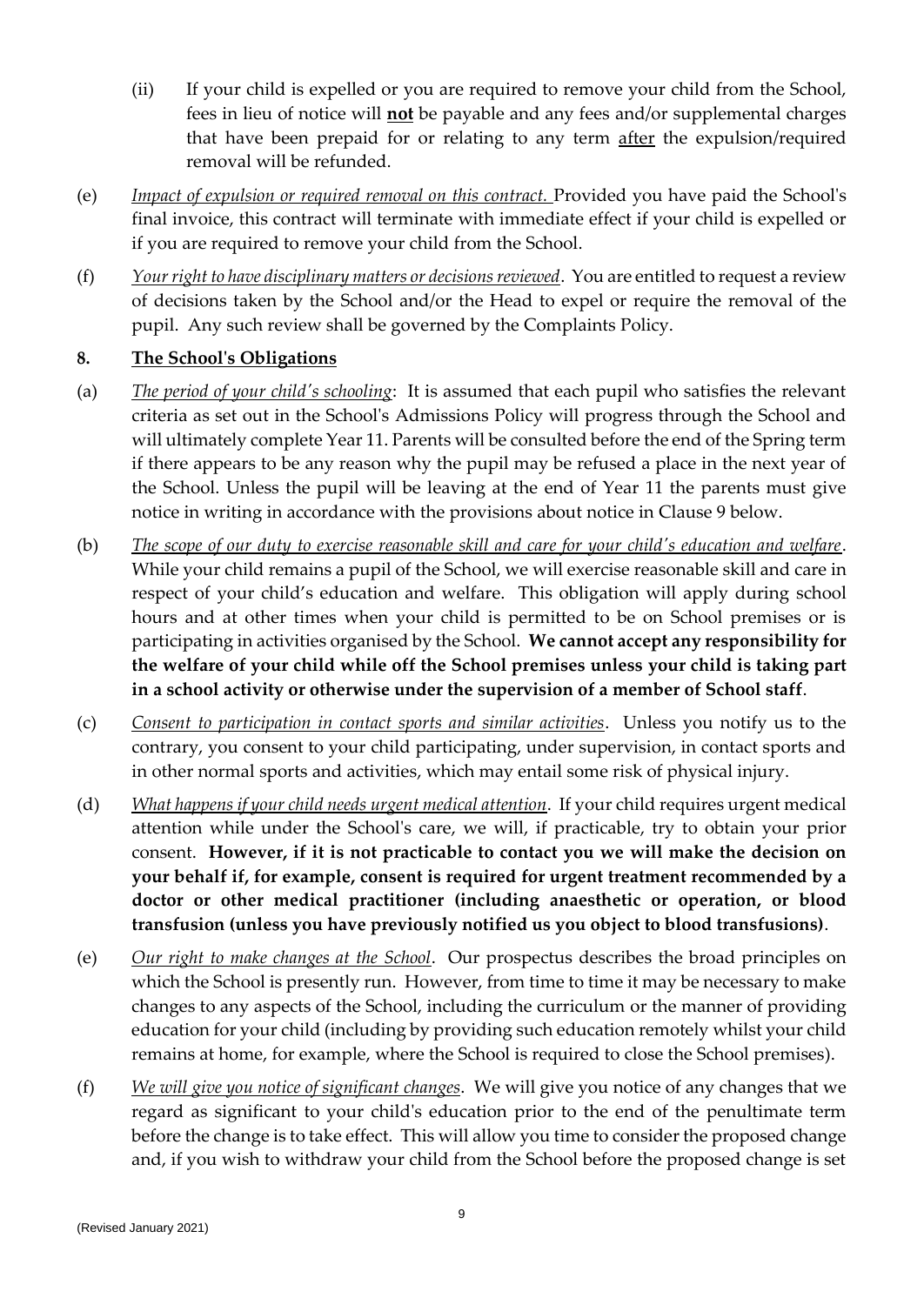to take effect, then you have sufficient time to provide the required term's notice of withdrawal to the School under Clause 5(a) above.

(g) *Equality*: The School is a mainstream day school for girls aged from 3 to 16 years. The School has a Christian ethos and welcomes staff and children from many different ethnic groups, backgrounds and creeds. Human rights and freedoms are respected. At present, our physical facilities for the disabled are limited but we will do all that is reasonable to ensure that the School's culture, policies and procedures are made accessible to children who have disabilities and to comply with our legal and moral responsibilities under equality legislation in order to accommodate the needs of applicants and pupils who have disabilities for which, after reasonable adjustments, the School can cater adequately.

#### **9. The Parents' Obligations**

- (a) *We require your co-operation*. In order to fulfil our obligations under this contract and to maintain a constructive and good faith relationship with you, we, the Head and School staff, need your co-operation, including in particular by you fulfilling your own obligations under this contract.
- (b) *Examples of the co-operation and assistance we require*. You must co-operate with the School and School staff in good faith, including by:
	- (i) maintaining a constructive relationship with School staff (including where the School is exercising its rights and performing its obligations under this contract);
	- (ii) encouraging your child to study, and giving appropriate support at home;
	- (iii) keeping the School up-to-date and informed of matters which affect or may affect your child (including circumstances which arise at any time that affect or may affect your ability to pay the fees and supplemental charges for your child);
	- (iv) ensuring that all details or other information notified or otherwise disclosed to the School about you and/or your child are accurate, truthful and not misleading and that relevant details and information (or changes to it) are not withheld;
	- (v) providing cooperation and assistance to the School so that your child can participate in, and benefit from, the School's provision of education (including where the School may wish/need to provide such education remotely); and
	- (vi) attending meetings and keeping in touch with the School where your child's interests so require.
- (c) *You must notify us of your child's health/medical conditions or special educational needs*. **It is a condition of your child's joining and remaining at the School that you complete and submit to the School a medical questionnaire in respect of your child**. You must inform the School of any health or medical condition, special educational need(s), disability or allergy that your child has or subsequently develops, whether long-term or short-term, including any infections. You must also provide us, whether upon further request by the School or otherwise, any reports or other materials relevant to any of the same.
- (d) *Circumstances where we may require you to keep your child away from School*. If the School so requires due to a health risk either presented by your child to others or presented to your child by others or by reason of a virus, pandemic, epidemic or other health risk, you undertake to keep your child at home and not permit your child to return to the School until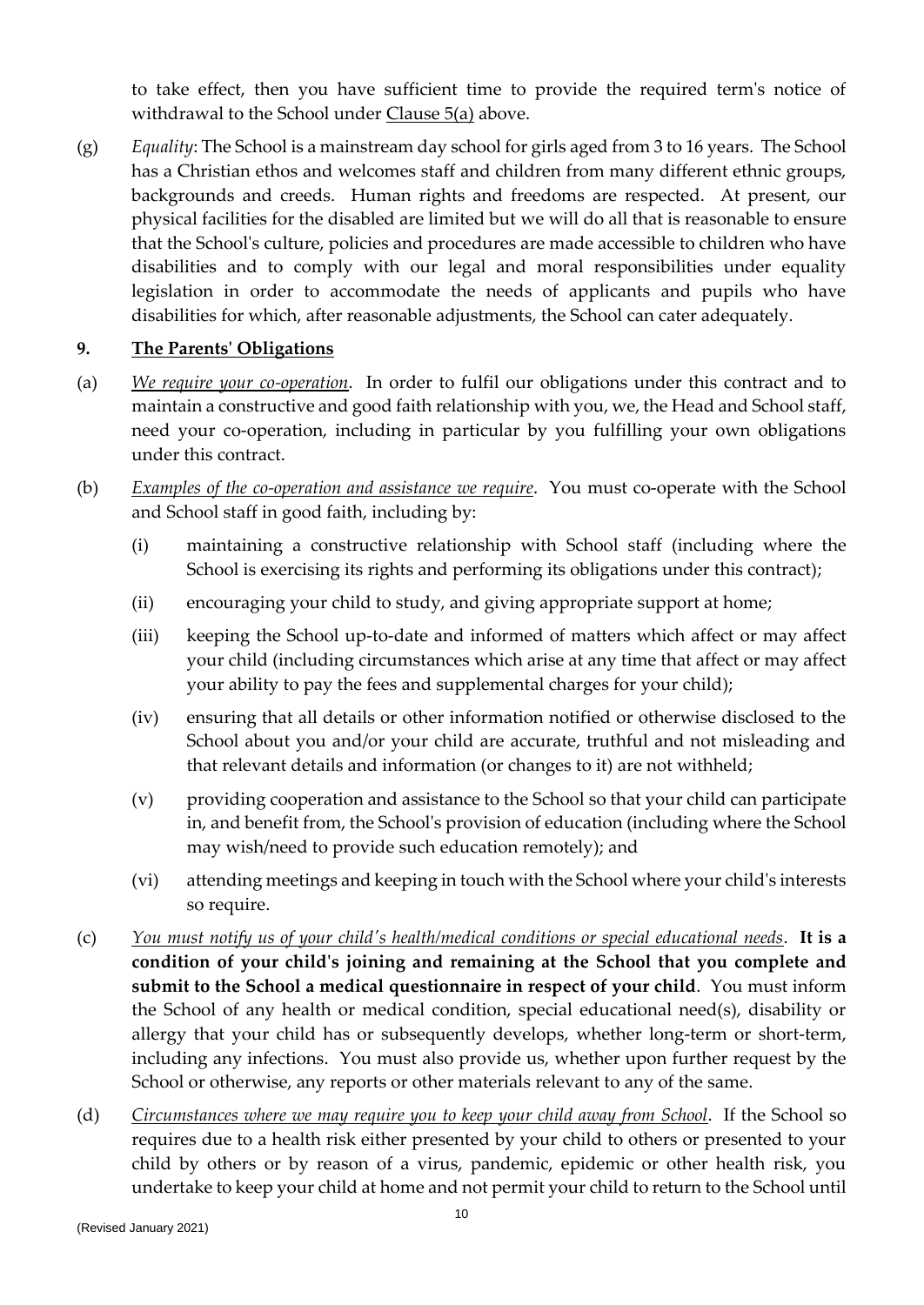such time as the health risk has passed. Where it is considered appropriate in such circumstances we will try to continue providing education to your child remotely during such period (including, for example, by sending you/your child work assignments electronically or by post).

- (e) *You must notify us of any special arrangements needed for your child*. You must inform the School of any situations where special arrangements may be needed for your child, including for their education or welfare.
- (f) *You must notify us of any court orders that relate to, or that may impact upon, the provision of education to your child; and provide us with copies of them*. You must inform the School if, at any time prior to or during your child's time at the School, a court order is put in place or an undertaking is given to a court in respect of (or relating to) your child's attendance at the School (including its premises) and/or the School's provision of education to your child. These would include any court order or undertaking given to a court which may deal with or impact upon in any way: (i) your child's living and/or contact arrangements; (ii) your child's education, welfare and/or upbringing; and/or (iii) the payment of fees and/or supplemental charges. In any such circumstances you must (whether upon request or otherwise) promptly provide the School with copies of the relevant court order(s) or undertaking(s) (or the relevant parts of them).
- (g) *We require you to nominate a 'responsible adult' for us to contact in your absence*. It is a condition of your child's joining and remaining at the School that you complete the emergency contact details on page 2 of the Acceptance Form for a nominated 'responsible adult' for your child who will be delegated the authority by you to make decisions relating to your child if the School is not able to contact you.
- (h) *We are entitled to expect that parents have consulted with each other regarding decisions relating to your child*. You (and each of you as the holders of parental responsibility for your child) acknowledge and agree that, prior to and during your child's time at the School, the School is entitled to assume that you have consulted with each other so far as decisions regarding your child are concerned. Accordingly, except under Clause 9(k) below, you (and each of you) accept that the School is entitled to treat:
	- (i) any instruction, authority, request or prohibition received from one of you as having been given on behalf of both of you; and
	- (ii) any communication from the School to one of you as having been given to both of you.
- (i) *Emergency medical treatment*: You authorise the Head to consent on their behalf to the pupil receiving emergency medical treatment where certified by an appropriately qualified person as necessary for the pupil's welfare and if the parents or emergency contact cannot be contacted in time.
- (j) *Immigration*: The School does not hold a licence to sponsor international students. The parents must inform the Head when returning a completed registration form or at any other time if their child does not have the right to live and study in the United Kingdom. It shall be the parents' responsibility at all times to ensure that their child has the appropriate immigration permission to live in the United Kingdom and to study at the School.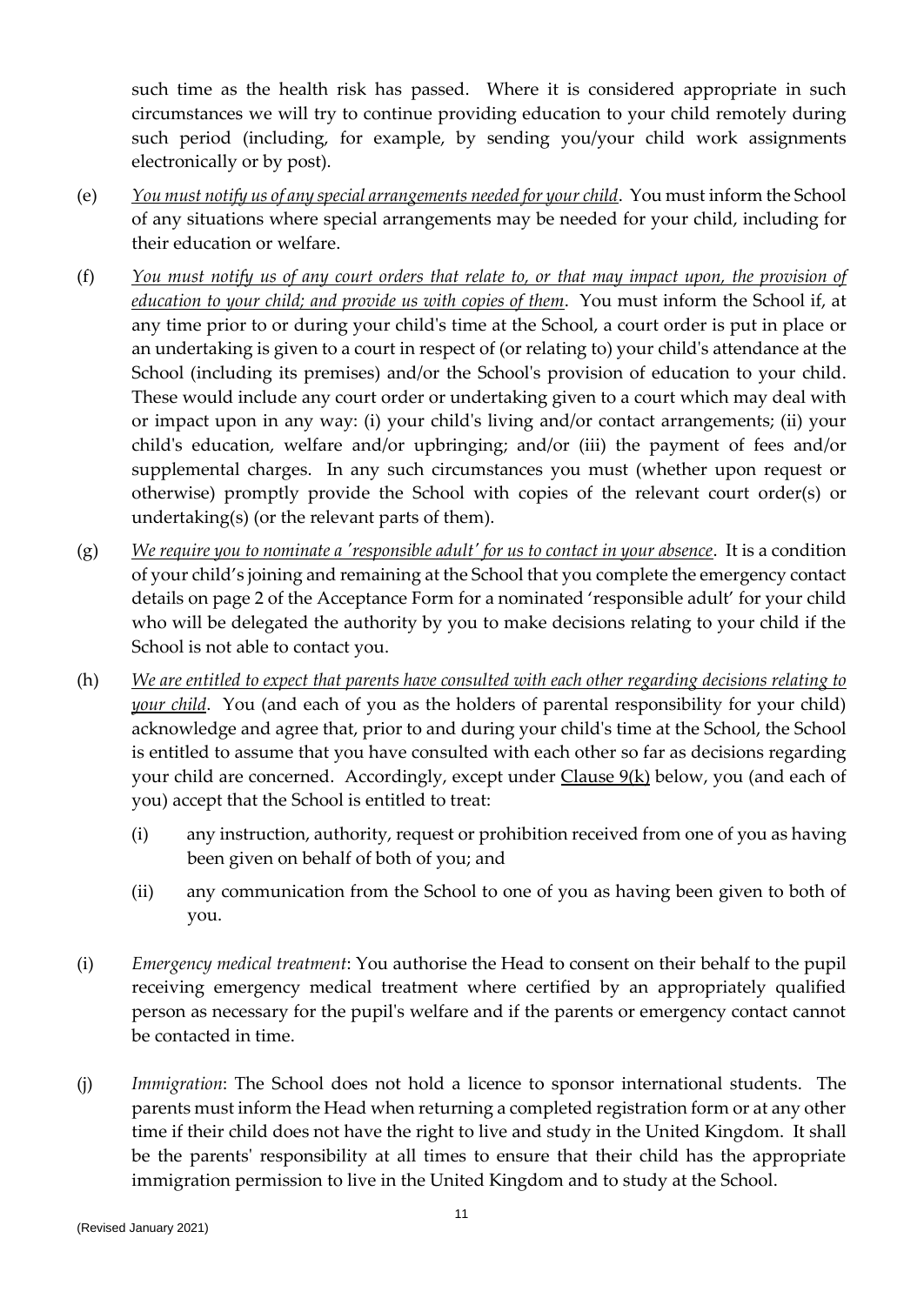**PLEASE READ THIS NEXT SECTION CAREFULLY** *– it sets out who needs to sign a notice of withdrawal of your child.*

- (k) *We are entitled to require that notices of withdrawal must be signed by both parents*. **A notice of withdrawal of your child served under this contract (ie, under any of Clauses 3(a), 4(c)(iii) or 5(a)) must be in writing and signed by each of you as the holders of parental responsibility for your child (and the School shall be entitled not to accept such notice unless and until all holders of parental responsibility for the child have signed such notice).**
- (l) *You must notify us of your child's absence from School*. The Head must be informed as soon as possible in writing of any reason for your child's absence from School. Wherever possible the School's prior consent should be sought for absence from the School.
- (m) *Parents must notify us if they will be absent for a period of time*. If at any time during your child's time at the School all who have signed the acceptance form will not be in the United Kingdom at any time or will otherwise be absent from your main residential address for a period of longer than 24 hours then you must inform the School immediately in writing and provide the details required by the School as a result, including the name and contact details for a 'responsible adult' for the period of your absence.
- (n) *Raising concerns with the School and making formal complaints*. If you have cause for concern as to a matter of safety, care, discipline or progress of your child you must inform the School without undue delay. Complaints should be made in accordance with the Complaints Policy. A copy of the most up to date version of the Complaints Policy is on the School's website and is otherwise available from the School at any time upon request.

# **10. Insurance**

*Your responsibility to make your own insurance arrangements*. You must make your own insurance arrangements if you require cover for your child or their property while at School or for the payment of fees due to absence of your child or closure of the School premises. Your child is included in an obligatory personal accident insurance scheme, the charge for which is included in the fees.

# **PLEASE READ THIS NEXT SECTION CAREFULLY**

*Although there will be circumstances when it is appropriate to seek parental consent, data protection and privacy rights belong to the individual. The law considers that children of average maturity will, from the age of around 12, have sufficient awareness of their own privacy to make certain decisions relating to their personal data themselves and sometimes, but not always, the law may require that the decision of the child is more important than that of the parent.*

*In most cases, it will not in fact always be necessary or practical for us to obtain consent for every use we make of personal data of you or your child. The law recognises this but also requires that we set out clearly what these uses are as far as possible. Please also see our Privacy Notice, which is available on the School's website.*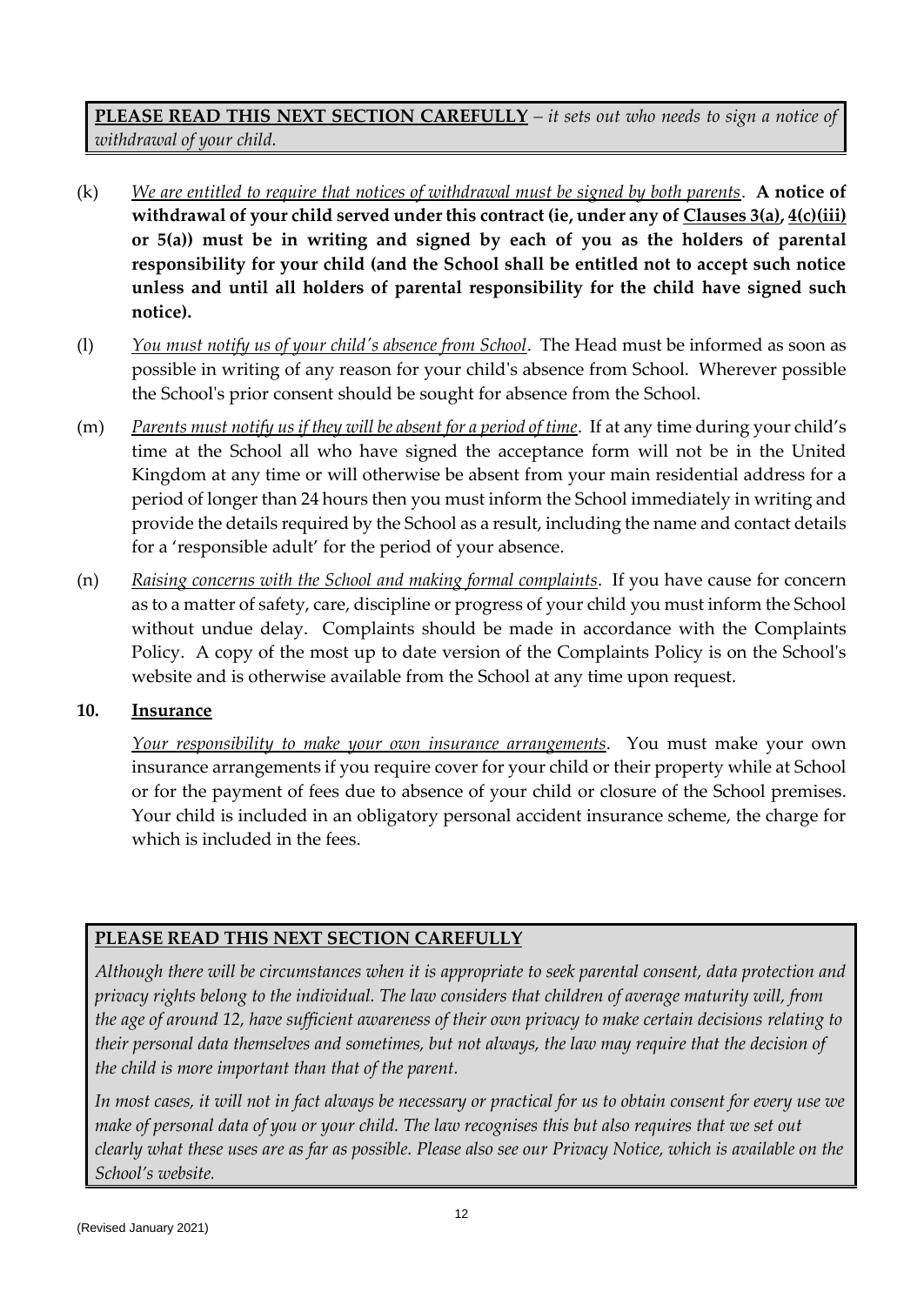#### **11. How we may use Personal Information: References, Confidentiality and Data Protection**

- (a) *We may provide a reference for your child*. We may supply information and a reference in respect of your child to any educational institution which you propose your child may attend. Any reference supplied by us will be confidential. We will take care to ensure that all information that is supplied relating to your child is accurate and any opinion given on your child's ability, aptitude for certain courses and character is fair. However, we cannot be responsible for any loss you are or your child is alleged to have suffered resulting from opinions reasonably given, or correct statements of fact contained, in any reference or report given by us.
- (b) *We will need to use information relating to your child, and to you, for certain purposes connected with the running of the School*. This will include name, contact details, school records, photographs and video recordings, both whilst your child is at the School and after your child has left, for the purposes of:
	- (i) managing relationships between the School and current pupils/parents and fulfilling our obligations under the contract with you;
	- (ii) promoting the School to prospective pupils/parents;
	- (iii) publicising the School's activities; and
	- (iv) communicating with the school community and the body of former pupils.

In respect of (ii), (iii) and (iv), this includes use of such information by the School in/on the School's prospectus (in whatever format or medium it is produced/made available), the School's website(s) and (where appropriate) the School's social media channels. Please see the School's Privacy Notice for more information about how the School uses photographs and videos of pupils. The School may seek specific consent from the parents before using a photograph or video recording of the pupil where the School considers that the use is more privacy intrusive. Where the pupil is of sufficient maturity (usually when aged 12 years or older) we may seek the pupil's specific prior consent in addition to or instead of the parents' consent. We would not disclose the home address of the pupil alongside a photograph or video without the parents' consent.

- (c) *You are required to update us of changes to information held, or in circumstances relating to, you and/or your child*. You must:
	- (i) confirm (or update, if necessary), when requested, such information (and/or documentation) about (or relating to) you and/or your child that is held by the School; and
	- (ii) inform the School of any change to you or your child's circumstances (including, where applicable, in connection with your child's entitlement to enter, reside and/or study in the United Kingdom see Clause 9 (j) above), or to information about (or relating to) you or your child that has previously been notified to the School, including relevant contact details.
- (d) *We will send information (e.g. school reports) about your child to both of you as a matter of course*. You agree that those persons who have parental responsibility for your child are entitled to receive certain information about your child from the School (including school reports, correspondence and other materials relating to your child's progress, development and/or education generally). The School shall therefore disclose such information as a matter of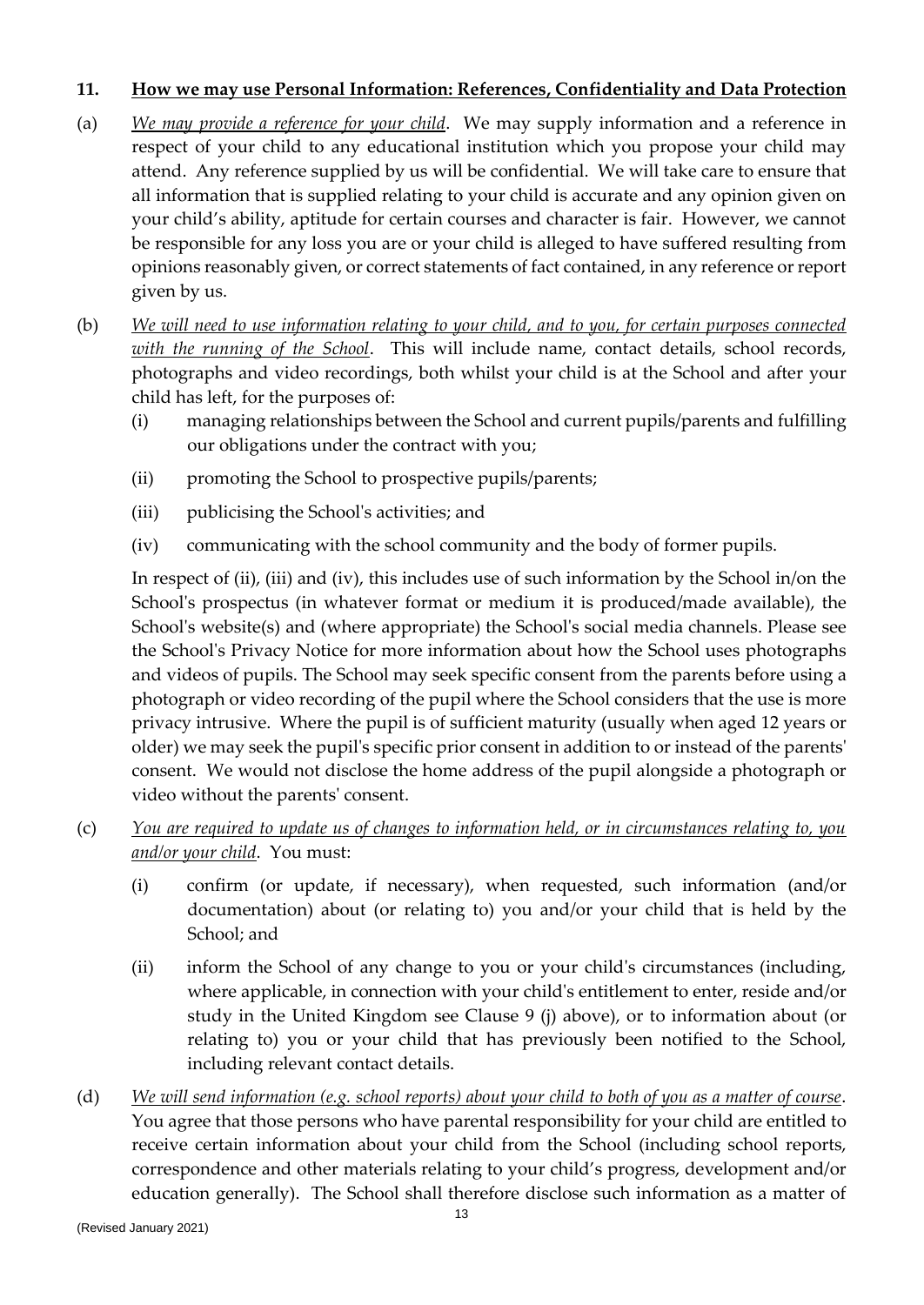routine to such persons UNLESS the School is restricted from doing so by a court order (or similar direction) or by any other legal requirement or obligation (for example, under the Data Protection Act 2018 (as amended or superseded)).

- (e) *Data Protection Law*. The School will process personal data about you and your child in accordance with the Data Protection Act 2018 and GDPR (as amended or superseded) and other related legislation. We will process such personal data:
	- (i) as set out in this Clause 11, and in the School's Privacy Notice which is available on the School's website as may be amended from time to time;
	- (ii) in order to comply with any court order, request from or referral to an appropriate authority, or legal, regulatory or good practice requirement; and
	- (iii) to perform our obligations under this contract, and where otherwise reasonably necessary for the School's purposes.

# **12. Intellectual Property Rights**

*Recognising these rights*. We shall recognise any intellectual property rights created, generated or owned by or vested in your child.

#### **13. Changes in Ownership, etc**

*The circumstances in which we may transfer this contract to someone else*. For the purposes of constitutional changes to the School (including changes to the legal entity that owns and runs the School) or amalgamation of the School with another we may transfer the undertaking of the School to another person or organisation. We will notify you if we plan to do this and we will ensure that the transfer will not affect your rights under this contract. We may transfer our rights and obligations under this contract in connection with any such transfer and/or amalgamation.

**PLEASE READ THIS NEXT SECTION CAREFULLY** *- it sets out the rights we have, and that you have, to cancel this contract early (that is, before the normal leaving date for the end of your child's schooling)*.

#### **14. Ending this Contract**

- (a) *Our rights to end the contract*. The School may end this contract at any time by notice in writing to you, without any obligation to return any deposit or fees paid to you, if:
	- (i) you do not make a payment to us when it is due and you still do not make payment within fourteen (14) days of us reminding you that such payment is due;
	- (ii) you (or either of you) make a serious misrepresentation of facts or circumstances to us, or you (or either of you) withhold important information from us, about you and/or your child or that is relevant to the provision of education by the School to your child (such as misrepresenting at any point in time (and whether by act, omission or withholding of information on your part) that you and/or your child is legally entitled to enter, reside and/or study in the United Kingdom when in fact you/your child is not);
	- (iii) you fail or refuse to complete and submit to the School a medical questionnaire in respect of your child;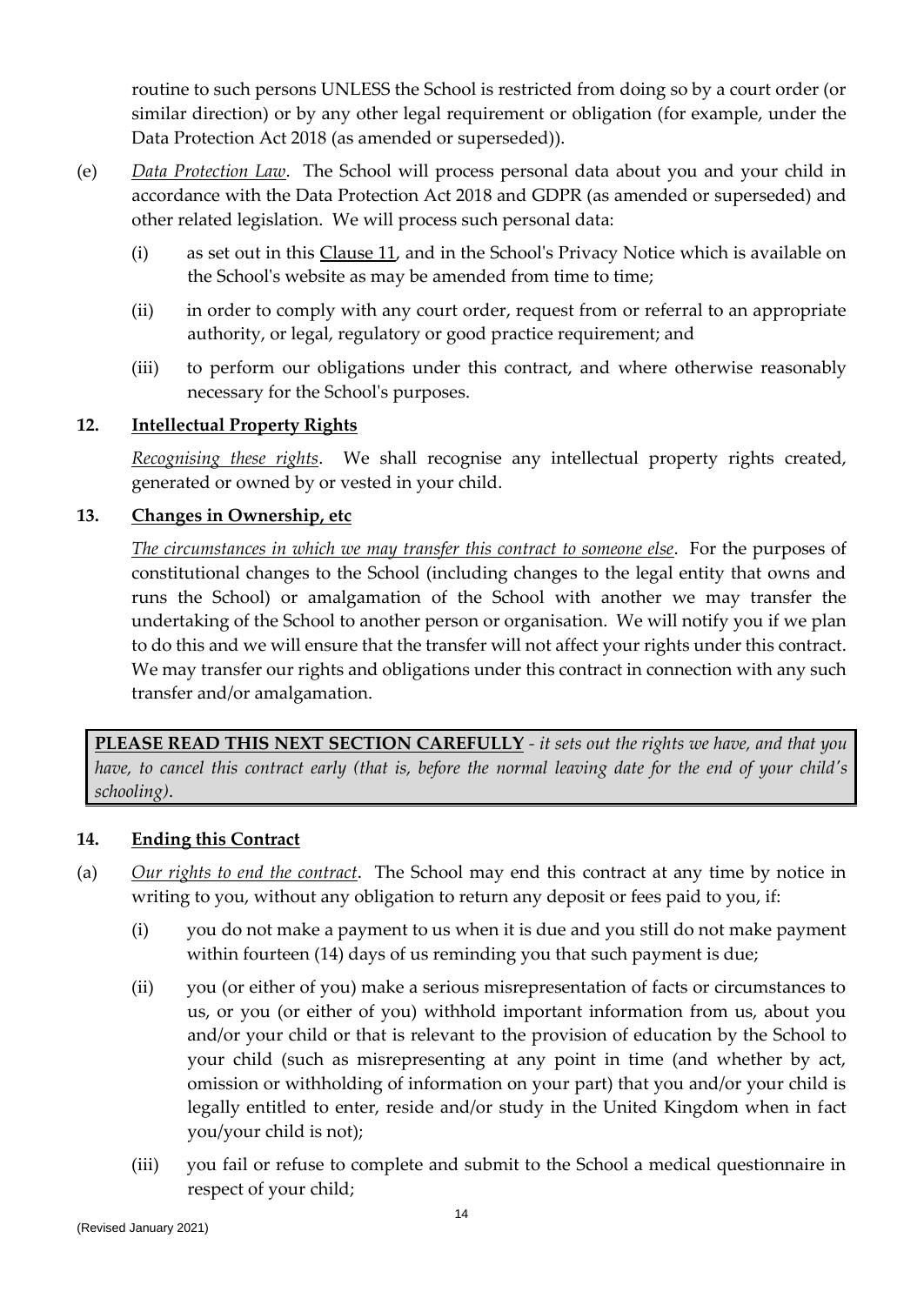- (vi) you (or either of you):
	- (a) are unable, following our request, to demonstrate that you will be able to pay the fees and supplemental charges due under this contract;
	- (b) are otherwise unable to pay your debts as they fall due;
	- (c) are the subject of a bankruptcy petition or order; or
	- (d) you enter into an individual voluntary arrangement; or
- (vii) you otherwise do not comply with (ie, you breach) your obligations under this contract such that we have a legal right to end the contract because of something you have done wrong or, in the Head's reasonable discretion, the School is not able to provide, or is compromised in providing, all or a significant part of the educational services it needs to in satisfaction of its obligations under this contract.
- (b) *Your rights to end the contract*. You may end this contract at any time by notice in writing to the School if:
	- (i) you have a legal right to end the contract because of something we have done wrong; or
	- (ii) the School becomes insolvent or goes into liquidation or receivership or administrative receivership or is wound-up for any reason.
- (c) *When this contract will end if not terminated early*. For the avoidance of doubt and without us having to provide you with notice, this contract shall end on the settlement of the School's final invoice or the end of your child's schooling, whichever is later.
- (d) *Ending the contract will not affect any accrued rights*. Once this contract ends, it will not affect any legal rights or obligations that either you or we have that may already have arisen. After this contract ends, you and we will keep any rights we have under general law.

# **15. Events outside of our, or your, control**

- (a) *What we mean by an "event outside of our/your control"*. We mean any event beyond either your or our reasonable control including, by way of example and for the avoidance of doubt, acts of God, war, riot, civil commotion, compliance with any law or governmental order, rule, regulation or direction (including that of a local authority), accident, fire, flood, storm, pandemic or epidemic of any disease, terrorist attack, chemical or biological contamination. In the remainder of this Clause 15 we shall refer to these as an "**event**".
- (b) *What happens if we are affected by an event outside of <i>our* control. If an event beyond our control arises which prevents or delays the School's performance of any of its obligations under this contract, the School shall give you notice in writing specifying the nature and extent of the circumstances giving rise to the event. Provided that the School has acted reasonably and prudently to prevent and/or minimise the effect of the event the School will not be responsible for not performing those of its obligations which are prevented or delayed by, and during the continuance of, the event. To the extent reasonably practicable in the circumstances the School shall try during the continuance of the event to continue to provide educational services (including by providing appropriate educational services remotely).
- (c) *Events lasting more than 6 months*. If the School is prevented from performing all of its obligations as a result of an event for a continuous period of more than six (6) months, the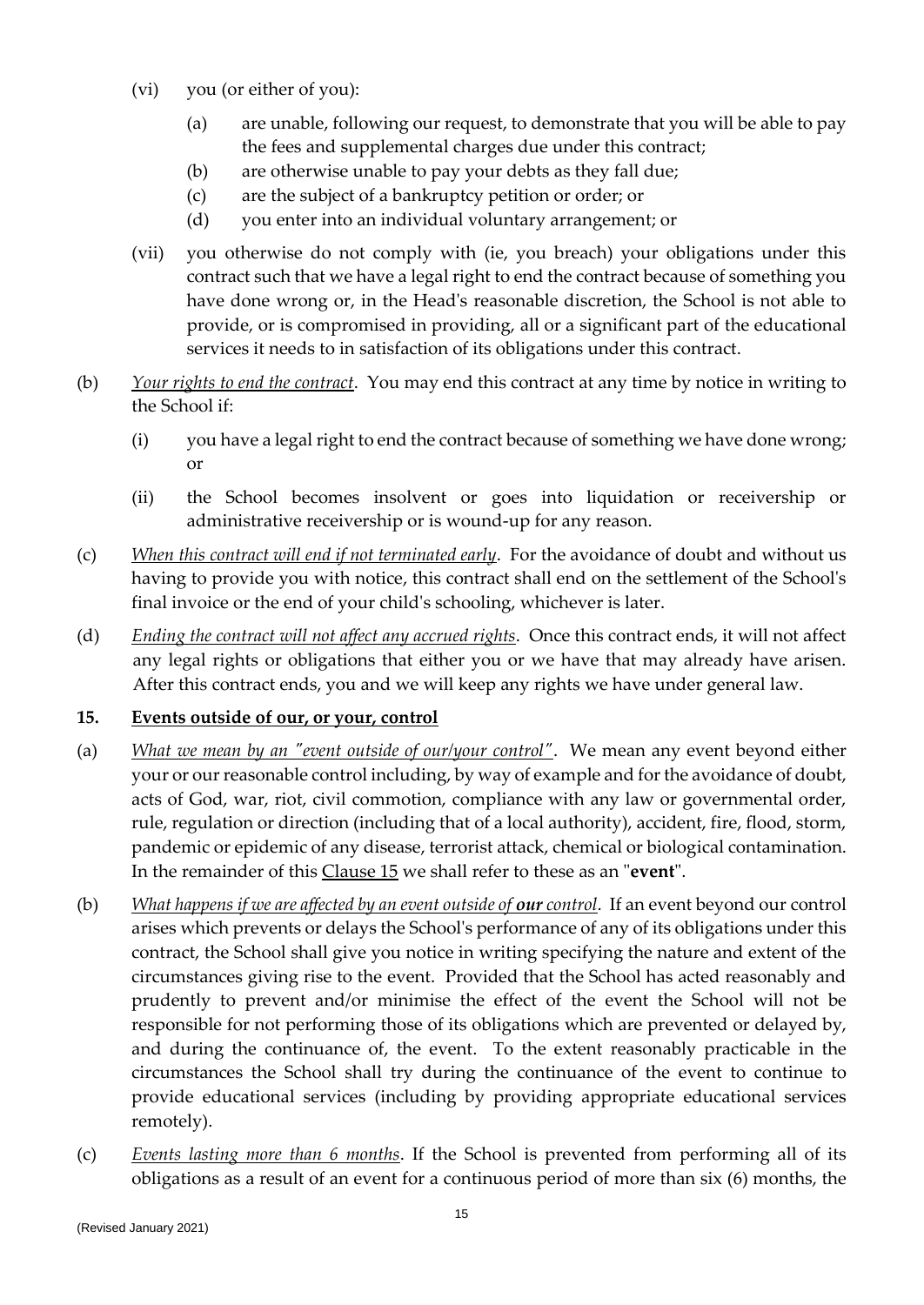School shall notify you of the steps it plans to take to ensure performance of the contract after such period and you shall then, following receipt of such notice, be entitled to end this contract on written notice to the School and without giving a term's notice or paying fees in lieu of notice.

- (d) *What happens if your child is affected by an event outside of your control*. Subject to Clause 4(i), if your child is unable to attend (or is likely not to be able to attend) the School due to reasons caused by an event you shall give the School notice in writing of such circumstances and the following provisions shall apply:
	- (i) in consultation and cooperation with the School you shall do everything you reasonably can to minimise the impact of the event in order to continue to perform your obligations under this contract in any way that is reasonably practicable in the circumstances; and resume the performance of the obligations as soon as reasonably possible;
	- (ii) in circumstances where, following the efforts made and steps taken under (i) above, your child is not able to participate and benefit from any level of provision of education by the School then you shall not be responsible for failing to perform your obligations (including the obligation to pay fees, pro-rated accordingly) during the continuance of the event; and
	- (iii) if the event continues to prevent your child from attending the School or being able to participate and benefit from any level of provision of education by the School for more than six (6) months you shall discuss with the School a solution by which this contract may be performed and, following such discussions, you shall be entitled to cancel the contract on written notice to the School and without giving a term's notice or paying a term's fees in lieu of notice.

# **16. Communications between you and the School**

- (a) *Notices must be in writing*. When this contract requires you or the School to give notice of something to the other then, unless we agree otherwise, this should be done in writing.
- (b) *We will use the contact details held by the School to contact you*. Communications (including notices) will be sent by the School to you at the address(es) shown in our records, or using your other contact details included in our records. **You must notify the School of any change of address(es) or other contact details**.
- (c) *How to provide written notice to the School*. Notices that you are required to give under these Terms and Conditions must be **in writing** addressed to the Head and either:
	- (i) sent by email to the School using this email address: office@pghs.co.uk
	- (ii) delivered by hand to the School;
	- (iii) sent to the School by recorded or other form of registered post requiring a signature upon receipt as proof of delivery; or
	- (iv) otherwise sent to the School's address by first or second class post.

**In light of the importance under this contract of serving certain notices before a particular deadline (and the consequences that follow if you do not do so) we recommend that if you provide notice under any of Clauses 3, 4(c)(iii), 5(a), 5(b) or 5(d) of these Terms and**